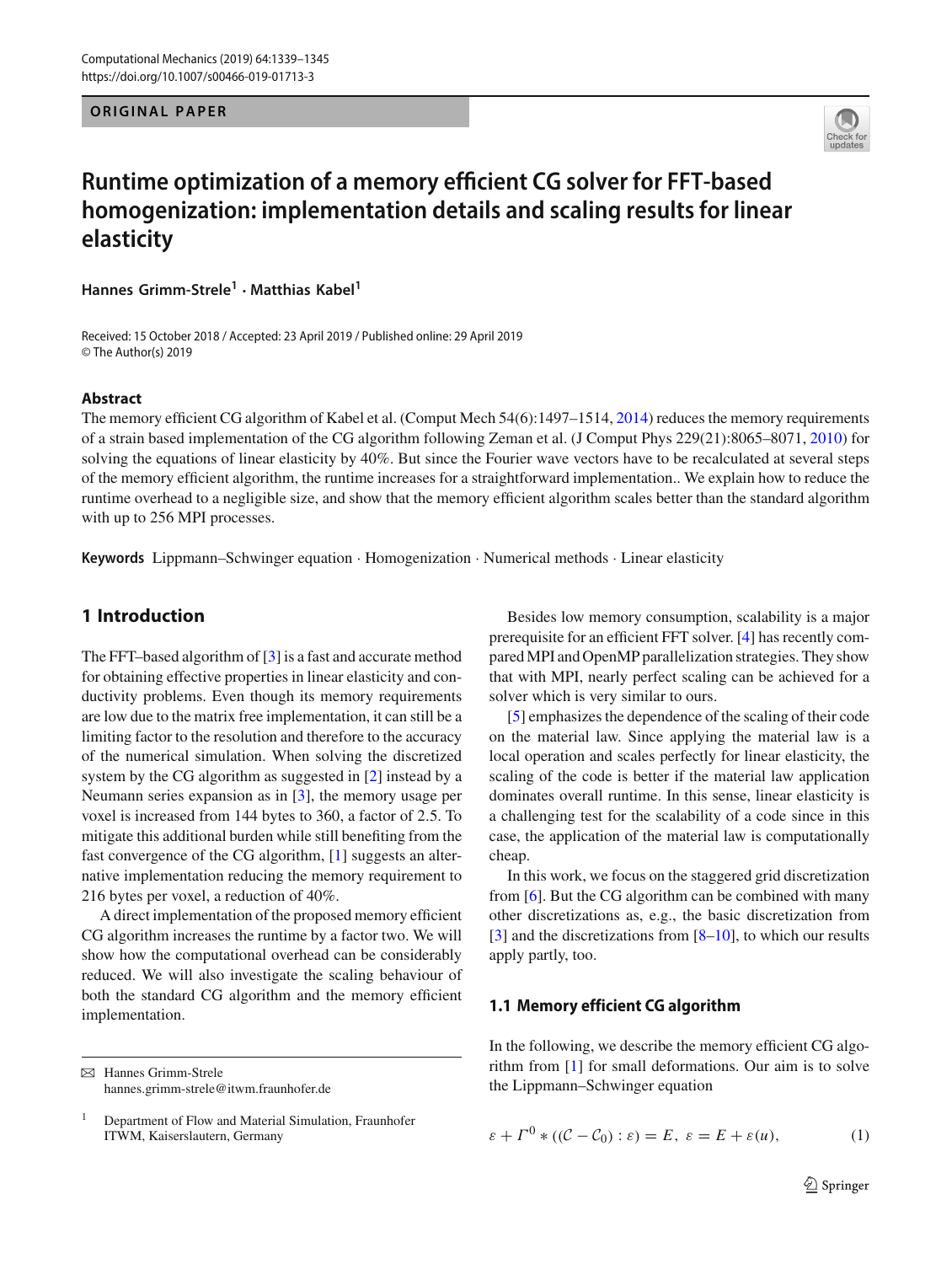where the strain  $\varepsilon$  is given by the sum of  $E$ , the prescribed macroscopic field, and a periodic fluctuation field depending on the displacement *u*. The simulation domain is a cuboid *V* with periodic boundary fluctuation conditions.

Equation [\(1\)](#page-0-0) can be brought in the form  $A\varepsilon = E$  by writing  $\overrightarrow{A}$  = Id + *B* and  $\overrightarrow{B}$  =  $\Gamma^0$  ( $\mathcal{C} - \mathcal{C}_0$ ) such that we can apply iterative schemes as the CG algorithm to solve it. The operator  $\Gamma^0$  has the form

$$
\Gamma^0 = \nabla G^0 \text{Div},\tag{2}
$$

where  $G^0$  is the Green operator which is explicitly known in Fourier space. For small deformations, the strain operator  $\nabla = \nabla_s$  is defined by

<span id="page-1-0"></span>
$$
\nabla_{s} u = \begin{pmatrix} \frac{\partial u_{1}}{\partial x_{1}} & \frac{1}{2} \left( \frac{\partial u_{2}}{\partial x_{1}} + \frac{\partial u_{1}}{\partial x_{2}} \right) & \frac{1}{2} \left( \frac{\partial u_{3}}{\partial x_{1}} + \frac{\partial u_{1}}{\partial x_{3}} \right) \\ \frac{\partial u_{2}}{\partial x_{2}} & \frac{1}{2} \left( \frac{\partial u_{2}}{\partial x_{3}} + \frac{\partial u_{3}}{\partial x_{2}} \right) \\ \text{sym} & \frac{\partial u_{3}}{\partial x_{3}} \end{pmatrix}
$$
(3)

for a displacement vector  $u = (u_1, u_2, u_3)$ .

The key idea is to save all additional arrays of the CG algorithm as displacement fluctuation fields instead of strain fields, thereby halving the memory requirements of each array except for one array which stores the final solution. The modified algorithm yields the same outcome as the naive implementation based on strain fields.

# **2 Implementation details**

When implementing the memory efficient CG algorithm from [\[1](#page-5-0)], we need to define how to apply the operator

$$
\widehat{G^0} \widehat{\text{Div}} \left( \text{FFT} \left( - \left( C - C_0 \right) : \text{FFT}^{-1} \left( \widehat{\nabla_s} \right) \right) \right) \tag{4}
$$

and the operator  $\nabla_s$  as defined in [\(3\)](#page-1-0) to a displacement fluctuation field. We also need to specify how to calculate the inner product from the Fourier coefficients of the displacements. As a convergence criterion, we use the simple method given in [\[1\]](#page-5-0),

<span id="page-1-5"></span>
$$
\frac{\left| \|\varepsilon^{\text{new}}\|^2 - \left\|\varepsilon^{\text{old}}\right\|^2 \right|}{\left\|\varepsilon^{\text{initial}}\right\|^2} < \text{tolerance.} \tag{5}
$$

In the following, capital letters refer to strain fields while lower case letters refer to displacement fluctuation fields.

When we calculate the inner product on the displacement fluctuation fields, it must give the same result as when calculated on the strain fields. More specifically, if  $\nabla_s q = Q$  and  $\nabla_s y = Y$ , we require that

<span id="page-1-2"></span>
$$
\langle Q, Y \rangle = \langle \nabla_s q, \nabla_s y \rangle. \tag{6}
$$

Our simulation domain *V* is a cuboid which we discretize by a voxel mesh with  $N_1 \times N_2 \times N_3$  voxels. All voxels have the same constant volume. Then,

<span id="page-1-1"></span>
$$
\langle Q, Y \rangle = \frac{1}{|V|} \int_{V} Q : Y dX = \frac{1}{|V|} \int_{V} \sum_{l,m=1}^{3} Q_{l,m} Y_{l,m} dX
$$
  
= 
$$
\sum_{l,m=1}^{3} \frac{1}{|V|} \int_{V} Q_{l,m} Y_{l,m} dX
$$
  
= 
$$
\frac{1}{N} \sum_{l,m=1}^{3} \sum_{i=1}^{N_1} \sum_{j=1}^{N_2} \sum_{k=1}^{N_3} Q_{l,m}(i, j, k) Y_{l,m}(i, j, k),
$$
 (7)

with the Frobenius inner product defined by  $Q : Y =$  $\sum_{l,m} Q_{l,m}^* Y_{l,m} = \sum_{l,m} Q_{l,m} Y_{l,m}$  (since *Q* and *Y* are real-valued and symmetric), and  $N = N_1 N_2 N_3$ . Due to Parseval's theorem, the last sum can be calculated by summing the Fourier coefficients of  $Q_{l,m}$  and  $Y_{l,m}$ . We write  $\xi = \xi(i, j, k) = \left(\frac{2\pi i}{N_1}, \frac{2\pi j}{N_1}, \frac{2\pi k}{N_3}\right)$  for the Fourier wave vector. The form of the Fourier wave vector and the constant factors in front of the sums might change depending on the implementation of the FFT library.

Continuing from [\(7\)](#page-1-1),

$$
\sum_{l,m=1}^{3} \sum_{i=1}^{N_1} \sum_{j=1}^{N_2} \sum_{k=1}^{N_3} Q_{l,m}(i, j, k) Y_{l,m}(i, j, k)
$$
  
= 
$$
\sum_{\xi} \sum_{l,m=1}^{3} \widehat{Q_{l,m}}(\xi) \widehat{Y_{l,m}}^*(\xi)
$$
  
= 
$$
\sum_{\xi} \sum_{l,m=1}^{3} \widehat{\nabla_s q_{l,m}}(\xi) \widehat{\nabla_s y_{l,m}}^*(\xi).
$$
 (8)

<span id="page-1-4"></span>As described in [\[6](#page-5-5)], derivatives transform to multiplications with the Fourier wave vectors

$$
k^{\pm}(\xi) = (k_1^{\pm}(\xi), k_2^{\pm}(\xi), k_3^{\pm}(\xi))
$$
\n(9)

<span id="page-1-3"></span>in Fourier space. The precise form of  $k^{\pm}(\xi)$  depends on the discretization method. For the staggered grid discretization, they are defined by

$$
\Re\left(k_j^{\pm}\right) = \pm \frac{\cos\left(\pm \xi_j\right) - 1}{h_j}, \ \Im\left(k_j^{\pm}\right) = \pm \frac{\sin\left(\pm \xi_j\right)}{h_j}, \ \ (10)
$$

where  $h_j$  is the grid spacing in direction  $j$ . The discrete form of the ∇*<sup>s</sup>* and the Div operators in Fourier space depends on the discretization method, too.We focus here on the staggered grid discretization, but similar formulae can be derived in the same way for any other discretization method.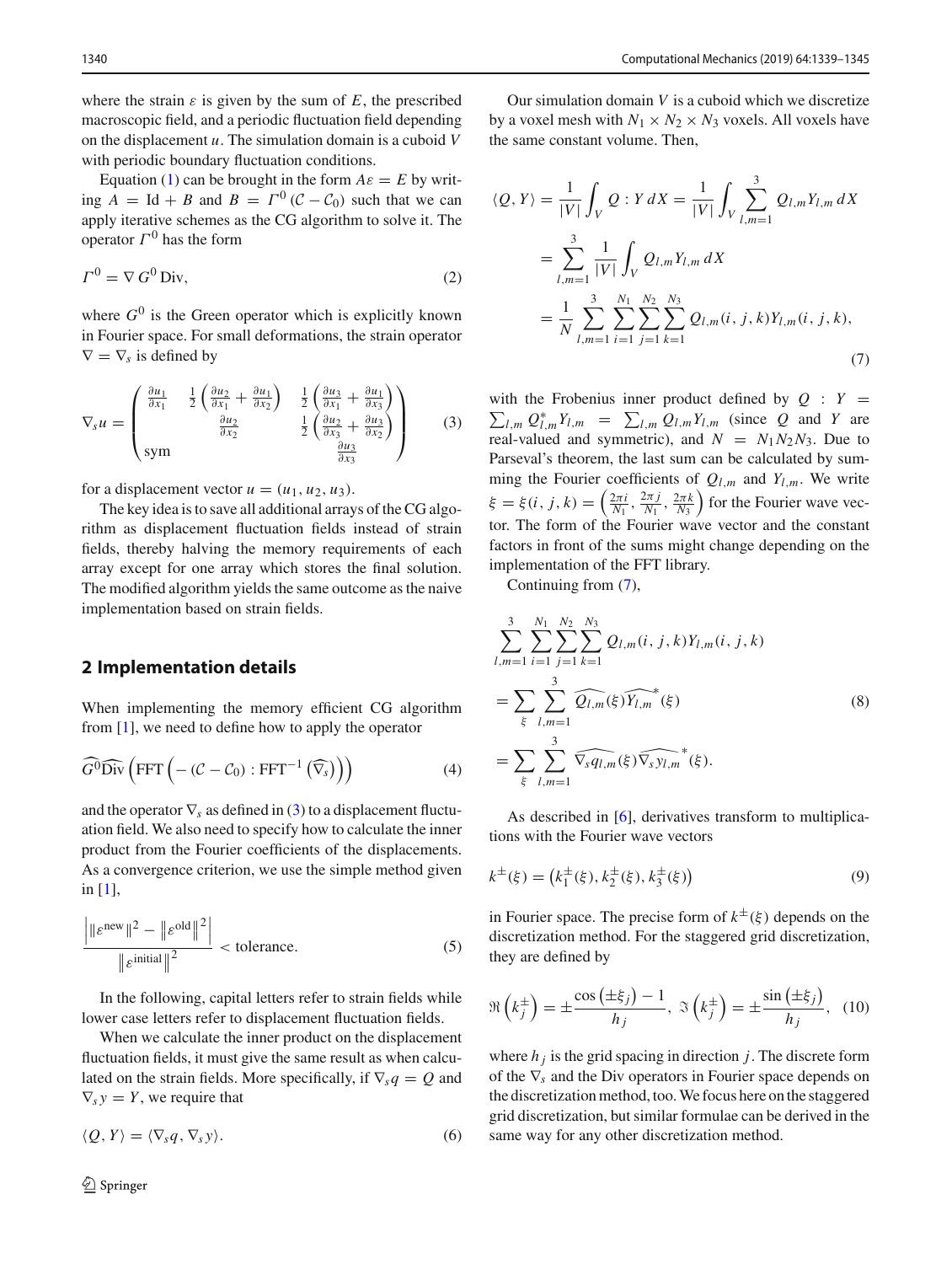Applying  $\nabla_s$  to a displacement *q* in Fourier space yields

$$
\widehat{\nabla_s q}(\xi) = \begin{pmatrix} k_1^+ \widehat{q}_1 & \frac{1}{2} \left( k_1^- \widehat{q}_2 + k_2^- \widehat{q}_1 \right) & \frac{1}{2} \left( k_1^- \widehat{q}_3 + k_3^- \widehat{q}_1 \right) \\ k_2^+ \widehat{q}_2 & \frac{1}{2} \left( k_3^- \widehat{q}_2 + k_2^- \widehat{q}_3 \right) \\ \text{sym} & k_3^+ \widehat{q}_3 \end{pmatrix},
$$
\n(11)

with the Fourier coefficients  $\hat{q}(\xi) = (\hat{q}_1, \hat{q}_2, \hat{q}_3)$  [\[6\]](#page-5-5). Using [\(11\)](#page-2-0) and since  $k_j^+ = -\left(k_j^-\right)^*$ , we obtain

$$
\sum_{l,m=1}^{3} \widehat{\nabla_s q_{l,m}}(\xi) \widehat{\nabla_s y_{l,m}}^*(\xi) = \sum_{l=1}^{3} (k_l^{-})^* \widehat{q}_l k_l^{-} (\widehat{y}_l)^* + \frac{1}{2} \sum_{\substack{l,m=1 \ l\n(12)
$$

<span id="page-2-3"></span>When calculating the norm, i.e.,  $q = y$ , we can simplify this expression to

$$
\sum_{l,m=1}^{3} \left| \widehat{\nabla_s q_{l,m}}(\xi) \right|^2
$$
\n
$$
= \left\| k^{-} \right\|^2 \|\widehat{q}\|^2 + \sum_{\substack{l,m=1 \ l \le m}}^{3} \Re \left( k_l^{-} \widehat{q_m} \left( k_m^{-} \widehat{q_l} \right)^* \right).
$$
\n(13)

For the inner product, we cannot simplify the expression in the same way, but we have to calculate the gradients first and sum up their product. Since the input arrays *q* and *y* contain only real data, the Fourier coefficients possess the Hermitian symmetry  $\hat{q}(\xi) = (\hat{q}(-\xi))^*$  [\[7\]](#page-5-6). Therefore, the imaginary<br>parts cancel in the final summation, and we only need to take parts cancel in the final summation, and we only need to take the real parts into account. The result is, as expected, a real number.

As can be seen from Eq. [\(1\)](#page-0-0), the displacement fields contain only information about the periodic part of the strain field. The mean of the displacement fields is always 0. When calculating the norm or the inner product through the gradients of displacements as in  $(6)$ , we have to add the mean of the strain fields associated with *q* and *y*. Therefore, we save the mean of the corresponding strain field in the vectors  $\hat{q}(0)$ and  $\hat{y}(0)$  and add the inner product  $\langle \hat{q}(0), \hat{y}(0) \rangle$  to the result. We note that  $\hat{q}(0)$  and  $\hat{y}(0)$  are always strain tensors even though *q* and *y* contain displacements.

The implementation of the inner product of two displacement fluctuation fields *q* and *y* is summarized in Algorithms [1](#page-2-1) and [2.](#page-2-2)

# <span id="page-2-1"></span><span id="page-2-0"></span>**Algorithm 1** Function **InnerProduct** $(q, y)$

1:  $\Sigma \leftarrow 0$ 2: **for**  $i = 1, ..., N_1$ ,  $j = 1, ..., N_2$ ,  $k = 1, ..., N_3$  **do**<br>3:  $\Sigma \leftarrow \Sigma + \text{VoxelProduct}(a(E(i, i, k)) \vee (E(i, i, k)))$  $\Sigma \leftarrow \Sigma + \text{VoxelProduct}(q(\xi(i, j, k)), y(\xi(i, j, k)))$ 4: **return** Σ

#### <span id="page-2-2"></span>**Algorithm 2** Function **VoxelProduct** $(q(\xi), y(\xi))$

1: **for**  $l = 1, 2, 3$  **do**<br>2:  $\overline{\nabla_s q_{l,l}} \leftarrow -k_l \hat{i}$ 2:  $\nabla_s q_{l,l} \leftarrow -k_l \widehat{q}_l, \nabla_s y_{l,l} \leftarrow -k_l \widehat{y}_l$ <br>
2. for *l*  $\downarrow$  1.2.2, *l*  $\downarrow$  1.4. 3: **for**  $l, m = 1, 2, 3, l < m$  **do**<br>4:  $\overline{\nabla_s q_{l,m}} \leftarrow k_l \widehat{q_m} + k_m \widehat{q_l}, \overline{\nabla_s}$ 2:  $\overline{\nabla}_s q_{l,l} \leftarrow -k_l \widehat{q}_l, \overline{\nabla}_s y_{l,l} \leftarrow -k_l \widehat{y}_l$ <br>
3: for  $l, m = 1, 2, 3, l < m$  do<br>
4:  $\overline{\nabla}_s q_{l,m} \leftarrow k_l \widehat{q}_m + k_m \widehat{q}_l, \overline{\nabla}_s y_{l,m} \leftarrow k_l \widehat{y}_m + k_m \widehat{y}_l$ <br>
5: return  $\sum_{l=1}^3 \Re\left(\overline{\nabla}_s q_{l,m} \nabla_s y_{l,m}\right$ 5: **return**  $\sum_{ }^{3}$  $\left(\frac{\sum_{l,m=1}^{S} \Re\left(\widehat{\nabla_s q_{l,m}} \widehat{\nabla_s y_{l,m}}\right)}{l \leq m}\right)$ 

#### **2.1 Minimizing runtime overhead**

In the memory efficient CG algorithm, the discretized wave vectors  $k^{\pm}$  in Fourier space are needed every time we calculate an inner product, a norm, or apply one of the operators  $\widehat{\nabla_s}$ ,  $G^0$ , and  $\widehat{\text{Div}}$ . If we use the formula ([10\)](#page-1-3), calculating  $k^{\pm}$  is  $v_s$ ,  $\sigma$ , and  $Dv$ . If we use the formula (10), calculating  $\kappa$  is quite expensive, and recalculating it in each loop introduces considerable overhead compared to the standard CG algorithm.

We can decrease this overhead in two ways. We can modify the function applying the operator defined by Eq. [\(4\)](#page-1-4) such that the parameter  $\alpha$ , the norms  $\|q\|^2$  and  $\|q - w\|^2$ , the inner products  $\langle q, q - w \rangle$ ,  $\langle r, q - w \rangle$  and  $\langle x, q \rangle$  are all calculated "on the fly" in the same loop where  $G^0\overline{\text{Div}}$  is applied. Then, we can calculate

$$
\delta = \|r^{\text{new}}\|^2 = \left\|r^{\text{old}}\right\|^2 + \alpha^2 \|q - w\|^2 - 2\alpha \langle r^{\text{old}}, q - w \rangle, \tag{14}
$$

$$
\|u^{\text{new}}\|^2 = \left\|u^{\text{old}}\right\|^2 + \alpha^2 \|q\|^2 + 2\alpha \langle u^{\text{old}}, q \rangle,\tag{15}
$$

where  $\left\|r^{\text{old}}\right\|^2$  and  $\left\|u^{\text{old}}\right\|^2$  are known from the previous iteration.  $||u^{new}||^2$  is needed for our convergence criterion [\(5\)](#page-1-5). In this way, we can avoid recalculating the wave vectors  $k^{\pm}$ in each of these tasks.

The resulting loop, corresponding to the application of  $G^{0}$ Div in Eq. ([4\)](#page-1-4), is summarized in Algorithm [3.](#page-3-0) The wave vectors  $k^{\pm}(\xi)$  are only calculated once per coefficient. We note that in each application of the **InnerProduct** function as defined in Algorithm [2,](#page-2-2) the gradient of the input vector has to be computed. Therefore, we modify the corresponding functions to take the gradient as input, and calculate the gradient itself only once.

The input for Algorithm [3](#page-3-0) is the strain field

$$
W = \text{FFT}\left(-\left(\mathcal{C} - \mathcal{C}_0\right) : \left(\text{FFT}^{-1}\left(\widehat{\nabla_s q}\right)\right)\right) \tag{16}
$$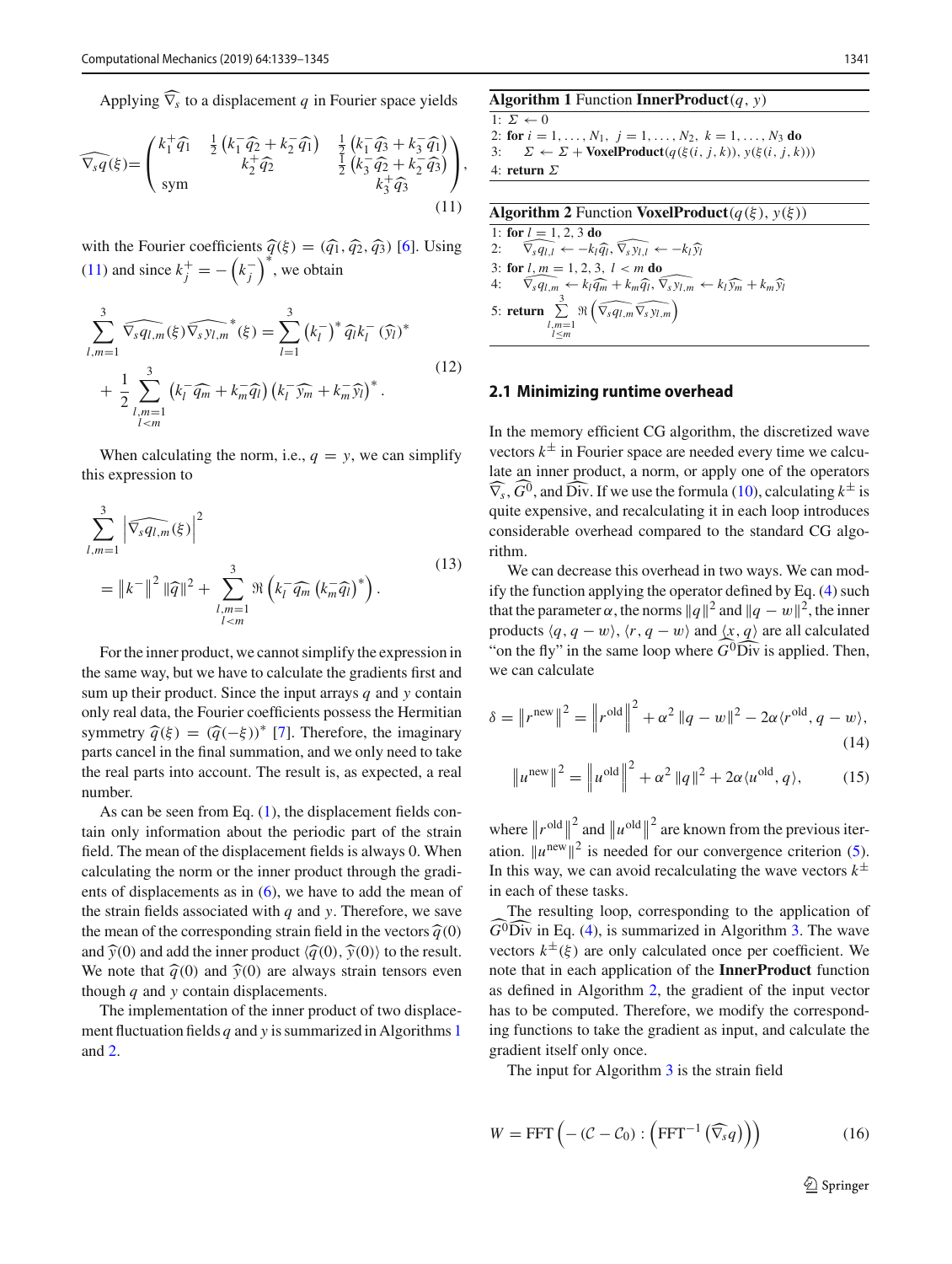<span id="page-3-0"></span>**Algorithm 3** Apply  $G^0$ Div combined with inner product and norm calculation

1:  $\Sigma_1 \leftarrow 0$ ,  $\Sigma_2 \leftarrow 0$ ,  $\Sigma_3 \leftarrow 0$ ,  $\Sigma_4 \leftarrow 0$ ,  $\Sigma_5 \leftarrow 0$ 2: **for all** ξ **do** 3: Calculate  $k^{\pm}(\xi)$ 4:  $w(\xi) \leftarrow G^0 \widehat{\text{Div}}(W(\xi))$ 5:  $\Sigma_1 \leftarrow \Sigma_1 + \text{VoxelProduct}(q(\xi), (q - w)(\xi))$ <br>6:  $\Sigma_2 \leftarrow \Sigma_2 + \text{VoxelProduct}(r(\xi), (q - w)(\xi))$ 6:  $\Sigma_2 \leftarrow \Sigma_2 + \text{VoxelProduct}(r(\xi), (q - w)(\xi))$ <br>7:  $\Sigma_3 \leftarrow \Sigma_3 + \text{VoxelProduct}(u(\xi), a(\xi))$ 7:  $\Sigma_3 \leftarrow \Sigma_3 + \text{VoxellProduct}(u(\xi), q(\xi))$ <br>8:  $\Sigma_4 \leftarrow \Sigma_4 + \text{VoxellProduct}( (a - w)(\xi))$ 8:  $\Sigma_4 \leftarrow \Sigma_4 + \text{VoxelProduct} ((q - w)(\xi), (q - w)(\xi))$ <br>9:  $\Sigma_5 \leftarrow \Sigma_5 + \text{VoxelProduct} (q(\xi), q(\xi))$  $\Sigma_5 \leftarrow \Sigma_5 + \text{VoxelProduct}(q(\xi), q(\xi))$ 10: **for**  $i = 1, ..., 5$  **do**<br>11:  $\Sigma_i \leftarrow$  add mean 11:  $\Sigma_i \leftarrow$  add mean field contribution<br>12:  $\Sigma_i \leftarrow \Sigma_i / N$  $\Sigma_i \leftarrow \Sigma_i / N$ 13:  $\alpha = \gamma_{\text{old}} / \Sigma_1$ 14:  $\delta = \delta_{\text{old}} + \alpha^2 \Sigma_4 - 2\alpha \Sigma_2$ 15:  $||u^{new}||^2 = ||u^{old}||^2 + \alpha^2 \Sigma_5 + 2\alpha \Sigma_3$ 

in Fourier space. Furthermore, the arrays *q*,*r* and *u* as well as the parameter  $\gamma$  are used for calculating the parameters  $\alpha$  and δ. The array w contains the output displacement field. Additionally, Algorithm [3](#page-3-0) returns the norm of the new solution field  $||u^{new}||$  used for the convergence test.

Using Algorithm [3,](#page-3-0) the memory efficicent CG algorithm can be simplified to Algorithm [4.](#page-3-1) The function **ApplyReducedOperator** corresponds to applying Eq. [\(4\)](#page-1-4) to a displacement fluctuation field, and **FourierGradient** to applying Eq. [\(11\)](#page-2-0).

<span id="page-3-1"></span>**Algorithm 4** Efficient implementation of the algorithm from [\[1](#page-5-0)]

1:  $W \leftarrow G^0 \widehat{\text{Div}} (\text{FFT}(E))$ <br>
2. ApplyDeducedOpenets 2: **ApplyReducedOperator** $(x, W, r)$ 3:  $q \leftarrow r$ 4:  $\gamma \leftarrow \text{InnerProduct}(r, r)$ 5: **while** not converged **do** 6: **Algorithm**  $3(W, q, r, u, w, \alpha, \gamma, \delta)$  $3(W, q, r, u, w, \alpha, \gamma, \delta)$ 7:  $u \leftarrow u + \alpha q$ <br>8:  $r \leftarrow r - \alpha(q)$ 8:  $r \leftarrow r - \alpha (q - w)$ <br>9:  $\beta \leftarrow \delta/\nu$ 9:  $\beta \leftarrow \delta/\gamma$ <br>10:  $\gamma \leftarrow \delta$ 10:  $\gamma \leftarrow \delta$ <br>11:  $q \leftarrow r$  $q \leftarrow r + \beta q$ 12:  $W \leftarrow$  **FourierGradient**(*u*) 13: **return** FFT−<sup>1</sup> (*W*)

For the staggered grid discretization [\[6](#page-5-5)], according to Eq. [\(10\)](#page-1-3) and for each  $j = 1, 2, 3$ , the component  $k_j^{\pm}$  of the discretized wave vector depends only on  $\xi_i$ . Therefore, these vectors can be precalculated and stored in a one-dimensional array per direction. In each loop, we only need to access the precomputed values instead of calculating them. This is also possible, e.g., for the basic discretization used in the algorithm of  $[3]$ , but not with the discretization from  $[8]$ or with finite element based discretizations [\[9](#page-6-2)[,10\]](#page-6-1). If calculating  $k_j^{\pm}$  is expensive and the vectors cannot be stored in

one–dimensional arrays, but in three-dimensional ones, the memory savings of the whole algorithm are lost.

Nevertheless, we cannot completely remove the runtime overhead because norm and inner product calculation are inevitably more expensive in Fourier space than in real space, as can be seen from Eq.  $(13)$ . There, we need to calculate two vector norms, twelve complex products, and three real parts, compared to one vector norm in the real case.

# **3 Numerical results**

Verification of Algorithm [4](#page-3-1) is straightforward since the results of each iteration must coincide with the results of the classical CG algorithm up to machine precision. It is also obvious that the memory requirements are lower by 40%.

All tests in this section are run on the Beehive cluster at ITWM. The Beehive cluster consists of 166 nodes with each two eight-core Intel Xeon E5-2670 CPUs. All nodes have 64 GB RAM and are connected through Infiniband interconnect. The cluster runs on CentOS Linux release 7.5 (Linux kernel 3.10.0). For all tests, we use gcc version 6.2.0, Open-MPI 1.10.7, MPICH 3.2, and FFTW version 3.3.7. We use the compilation options

-mfpmath=387 -funroll-all-loops -O2 -pipe

We perform two strong scaling tests with up to 256 tasks where we use the staggered grid discretization. As test geometry, we choose the Berea Sandstone from [\[11\]](#page-6-3). The image can be downloaded from [\[12\]](#page-6-4). We cut out a box of  $512<sup>3</sup>$  voxels in the center of the original image as shown in Fig. [1.](#page-4-0) For the solid material, we set the bulk modulus to 36 GPa, the shear modulus to 45 GPa [\[13\]](#page-6-5), and assume linear isotropy. Then, the Berea sandstone can be treated as a linear elastic problem. We calculate one load case for which it takes 163 iterations of the CG algorithm until Eq. [\(5\)](#page-1-5) is fulfilled with an tolerance of  $10^{-4}$ .

#### <span id="page-3-2"></span>**3.1 Workstation test**

In the first setup, we run this test with the memory efficient CG algorithm on a single node of our cluster, and compare the performance of OpenMP parallelization and both MPI libraries. The resulting performance is shown in Fig. [2](#page-4-1) together with the runtime of the naive implementation of the algorithm parallelized with OpenMP.

In this test, the runtime with the naive implementation for the iterative solver without the FFT transformations is about a factor two higher than with the efficient implementation. We excluded the FFT runtime since it is the same for all algorithms, and its share of the total runtime depends on the problem size and the number of parallel processes.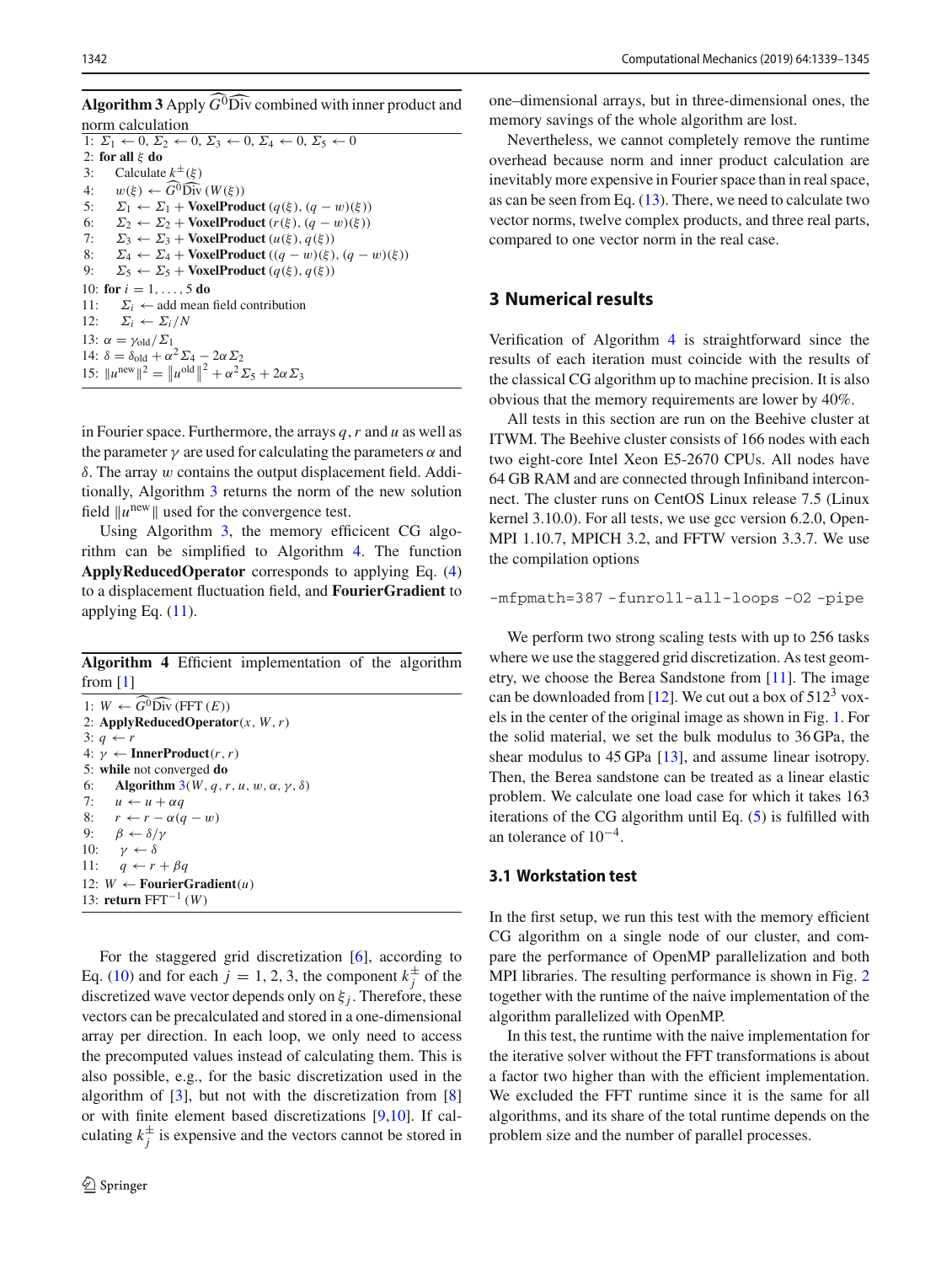

<span id="page-4-0"></span>**Fig. 1** Berea sandstone dataset with a binary segmentation. The image has  $512 \times 512 \times 512$  voxels and the voxel edge length is 8.444  $\mu$ m



<span id="page-4-1"></span>**Fig. 2** Solver runtime with FFT transformations for the workstation test with the memory efficient CG algorithm on one single cluster node. Details can be found in Sect. [3.1](#page-3-2)

The scaling efficiency is generally very good. We observe that with MPI, the parallel efficiency is slightly better than with OpenMP. The choice of the MPI library does not significantly change the parallel performance. In all cases, we observe a particularly strong slowdown when going from 8 to 16 cores. This is partly due to the decreasing frequency of the cores depending on the number of "active cores" as described in [\[14](#page-6-6)]. Similar to their work, we could deduce the

<span id="page-4-3"></span>**Table 1** Empirical dependence of the core frequency on the number of active cores for the 8-core Intel Xeon E5-2670 CPU

| Active cores    |      |      |      |      |      |
|-----------------|------|------|------|------|------|
| frequency (GHz) | 3.3  | 3.26 | 3.20 | 3.17 |      |
| Active cores    |      | h    |      |      | Base |
| frequency (GHz) | 3.10 | 3.09 | 3.01 | 2.95 | 2.6  |
|                 |      |      |      |      |      |



<span id="page-4-4"></span>**Fig. 3** Scaling results for the cluster test with up to 256 MPI processes. Details can be found in Sect. [3.2](#page-4-2)

core frequencies of the Intel Xeon E5-2670 CPUs of Beehive depending on the number of active cores using multiplication tests. The resuling clock rates are shown in Table [1.](#page-4-3) In Fig. [2,](#page-4-1) the line designated by "achievable scaling" takes the expected slowdown due to this effect into account. These results, in particular the improved performance with less active cores per node, is in accordance with the findings of [\[4\]](#page-5-3).

While the standard CG algorithm consumed 11.62 GB of main memory, the memory consumption of the memory efficient variant was only 7.32 GB. This represents as reduction of about 40%, as predicted.  $k^{\pm}(\xi)$  can be stored in three onedimensional arrays, and therefore the additional amount of memory needed is negligible.

# <span id="page-4-2"></span>**3.2 Cluster test**

In the second setup, we repeat the same test, but using more MPI processes and comparing the standard CG with the memory efficient CG algorithm. To avoid dependency on the number of active cores, we set the number of processes per node always to 8. Since the results do not significantly depend on the MPI library, we only show data for OpenMPI 1.10.7.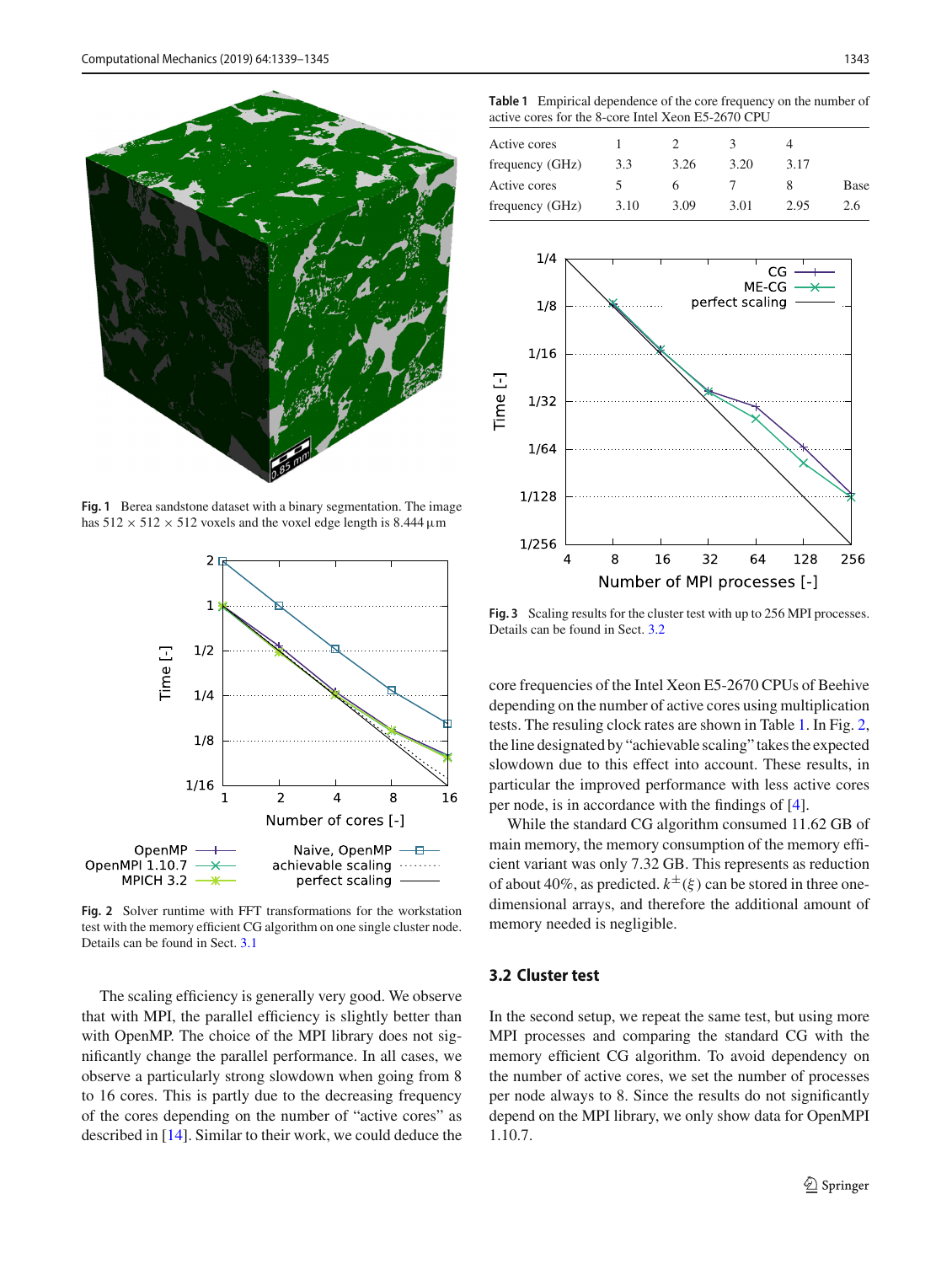1344 Computational Mechanics (2019) 64:1339–1345

<span id="page-5-7"></span>**Table 2** Total runtime depending on the number of MPI processes, and time spent in the FFT calls for the standard CG algorithm. The second column lists the number of slices per MPI process

| Processes | <b>Slices</b>  | Total time (s) | FFT(s)  | FFT(s) |
|-----------|----------------|----------------|---------|--------|
| 8         | 64             | 2239.87        | 1081.80 | 48     |
| 16        | 32             | 1150.57        | 558.29  | 48     |
| 32        | 16             | 636.72         | 326.91  | 51     |
| 64        | 8              | 509.52         | 281.86  | 49     |
| 128       | 4              | 289.07         | 153.50  | 55     |
| 256       | $\mathfrak{D}$ | 170.80         | 90.35   | 53     |
|           |                |                |         |        |

<span id="page-5-8"></span>**Table 3** Total runtime depending on the number of MPI processes, and time spent in the FFT calls for the memory efficient CG algorithm. The second column lists the number of slices per MPI process

| Processes | <b>Slices</b>               | Total time (s) | FFT(s)  | FFT $(\% )$ |
|-----------|-----------------------------|----------------|---------|-------------|
| 8         | 64                          | 2277.66        | 1086.00 | 48          |
| 16        | 32                          | 1157.92        | 560.55  | 48          |
| 32        | 16                          | 624.36         | 321.79  | 52          |
| 64        | 8                           | 422.38         | 256.86  | 61          |
| 128       | 4                           | 221.94         | 138.33  | 62          |
| 256       | $\mathcal{D}_{\mathcal{L}}$ | 134.77         | 87.93   | 65          |

From Fig. [3,](#page-4-4) we observe that the scaling is still very good for both algorithms. The memory efficient CG algorithm is even slightly faster in most cases. In particular, there is no performance loss compared to the standard CG algorithm.

Due to the problem size, more than 256 MPI processes cannot be efficiently used in this test. Other decisive factors influencing the scaling is the parallel performance of the FFTW library [\[7\]](#page-5-6). As can be seen from Tables [2](#page-5-7) and [3](#page-5-8) where the total runtime and the time spent in the FFT calls is listed for both the standard and the memory efficient CG algorithm, the share of the runtime spent in the FFT calls increases with the number of MPI processes, indicating that the scaling efficiency of the FFT libraries is worse than the rest of the code. In particular, the FFT runtime does only slightly decrease when increasing the number of processes from 32 to 64.

# **4 Conclusions**

The memory efficient CG algorithm from [\[1\]](#page-5-0) reduces the memory requirements of numerical simulations of linear elasticity by around 40%. At the same time, it introduces a runtime overhead. Depending on the parallelization technique and the problem size, this overhead can be reduced in the range of 0 to 15% of the runtime of the standard implementation of the CG algorithm. Even though the runtime of our code is dominated by the FFT library, we obtain an impressive parallel efficiency when performing two strong scaling tests with up to 256 MPI processes.

We remark that for large deformations where the displacement gradient operator is given by

$$
\nabla u = \begin{pmatrix} \frac{\partial u_1}{\partial x_1} & \frac{\partial u_1}{\partial x_2} & \frac{\partial u_1}{\partial x_3} \\ \frac{\partial u_2}{\partial x_1} & \frac{\partial u_2}{\partial x_2} & \frac{\partial u_2}{\partial x_3} \\ \frac{\partial u_3}{\partial x_1} & \frac{\partial u_3}{\partial x_2} & \frac{\partial u_3}{\partial x_3} \end{pmatrix},
$$
(17)

the norm calculation in Fourier space actually becomes simpler because

$$
\sum_{l,m=1}^{3} \left| \widehat{\nabla q_{l,m}}(\xi) \right|^2 = \left\| k^{-} \right\|^2 \|\widehat{q}\|^2. \tag{18}
$$

Therefore, the runtime overhead should be even smaller in this case.

**Acknowledgements** The authors thank Odelin Gentieu and Antoine Motte for performing the multiplication tests to calculate the core frequencies depending on the number of active cores and for collecting the data shown in Table [1.](#page-4-3) The authors also thank Heiko Andrä and Jonathan Köbler for stimulating discussions, Christian Peter for pointing out the article of [\[14](#page-6-6)], and the two anonymous reviewers whose comments and suggestions helped to improve and clarify this manuscript.

**Open Access** This article is distributed under the terms of the Creative Commons Attribution 4.0 International License [\(http://creativecomm](http://creativecommons.org/licenses/by/4.0/) [ons.org/licenses/by/4.0/\)](http://creativecommons.org/licenses/by/4.0/), which permits unrestricted use, distribution, and reproduction in any medium, provided you give appropriate credit to the original author(s) and the source, provide a link to the Creative Commons license, and indicate if changes were made.

# **References**

- <span id="page-5-0"></span>1. Kabel M, Böhlke T, Schneider M (2014) Efficient fixed point and Newton-Krylov solvers for FFT-based homogenization of elasticity at large deformations. Comput Mech 54(6):1497–1514
- <span id="page-5-1"></span>Zeman J, Vondřejc J, Novák J, Marek I (2010) Accelerating a FFTbased solver for numerical homogenization of periodic media by conjugate gradients. J Comput Phys 229(21):8065–8071
- <span id="page-5-2"></span>3. Moulinec H, Suquet P (1998) A numerical method for computing the overall response of nonlinear composites with complex microstructure. Comput Methods Appl Mech Eng 157(1–2):69– 94
- <span id="page-5-3"></span>4. Eghtesad A, Barrett TJ, Germaschewski K et al (2018) OpenMP and MPI implementations of an elasto-viscoplastic fast Fourier transform-based micromechanical solver for fast crystal plasticity modeling. Adv Eng Softw 126:46–60
- <span id="page-5-4"></span>5. Gelebart L, Derouillat J (2016) Scalability – AMITEX 2.3 documentation. [http://www.maisondelasimulation.fr/projects/amitex/](http://www.maisondelasimulation.fr/projects/amitex/html/scalability.html) [html/scalability.html.](http://www.maisondelasimulation.fr/projects/amitex/html/scalability.html) Accessed 5 May 2019
- <span id="page-5-5"></span>6. Schneider M, Ospald F, Kabel M (2016) Computational homogenization of elasticity on a staggered grid. Int J Numer Methods Eng 105(9):693–720
- <span id="page-5-6"></span>7. Frigo M, Johnson SG (2017) FFTW manual. Technical report version 3.3.7. Massachusetts Institute of Technology